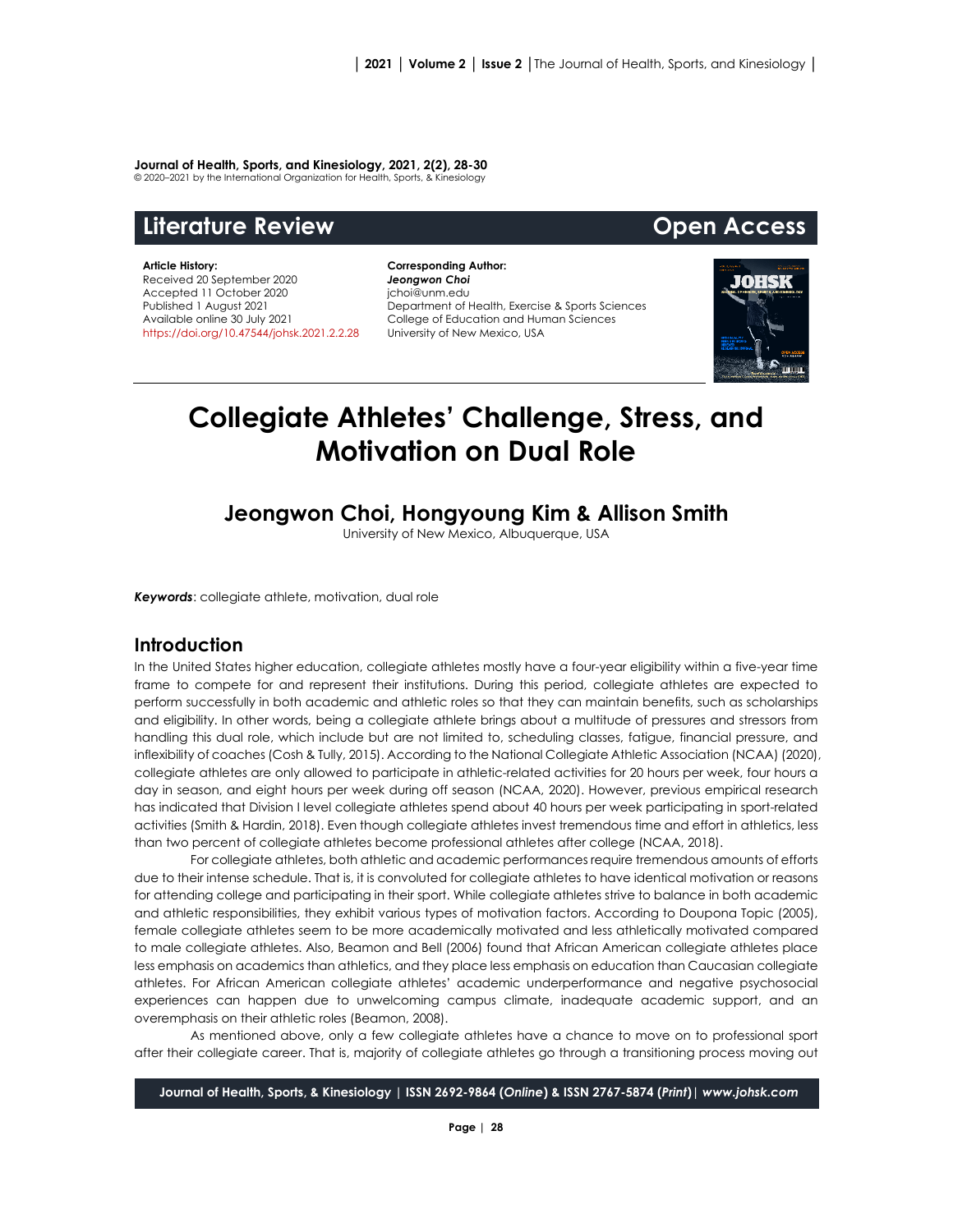from sport. Numerous studies within the literature support that collegiate athletes often have a difficult time transitioning out of sport (Lally, 2007; Smith & Hardin, 2018). Motivation may be one of the solutions to overcome this abstruse moment. To foster effective and successful higher education environments in collegiate athletics, it is essential to understand what motivates collegiate athletes in their dual roles and how collegiate athletes set up create and implement their goals.

## **Overview**

Motivation is the study of why people act and behave (McClelland, 1985; Weiner, 1992). Among major motivational theories, Self Determination Theory (SDT) focuses on the degree to which an individuals' behavior is self-motivated and self-determined based on the psychological needs for autonomy, relatedness and competence (Ryan & Deci, 2000). If an activity fulfills the three psychological needs, autonomy, competence, and relatedness, the activity will be considered freely chosen and self-determined. Also in SDT, there are three dimensions to explain people's motivation: intrinsic motivation, extrinsic motivation, and amotivation (Ryan & Deci, 2000). In other words, people's behavior can be intrinsically motivated, extrinsically motivated, or amotivated. Intrinsic motivation is defined as an engaging activity for its inherent satisfaction, such as interest and challenge while extrinsic motivation is a construct that posits an activity is done in order to attain some external rewards. Amotivation can be simply defined as a lack of motivation (Ryan & Deci, 2000).

Many researchers have concerns on how to balance the use of extrinsic rewards to foster students' intrinsic motivation (Ryan & Deci, 2000; Stipek, 1996). Specifically, Stipek (1996) argued that students need extrinsic rewards to be realistic and desirable motivation. Balancing intrinsic and extrinsic motivation is an important aspect to successfully meet academic and major requirements, athletic pressures and performances and navigate the social aspects of college life for collegiate athletes. In general, collegiate athletes are perceived to be less academically motivated (Wolverton, 2015; Yopyk & Prentice, 2005) because many collegiate athletes prioritize their sport over academics, especially, revenue generating sport athletes. In regard to revenue generating collegiate sports such as men's football and men's basketball athletes often utilize financial support (e.g., full-ride scholarship) which stimulates collegiate athletes' focus on extrinsic motivation (Gaston, 2002). Thus, in order to further understand collegiate athletes' motivations using an assessment like SDT is imperative. Additionally, to fully understand the dual roles of collegiate athletes exploring their goal setting in regards to academic and athletic is also essential.

To be motivated, setting goals can be one of the most significant factors. Previous research revealed that goals are incredibly effective for performance enhancement techniques (Locke & Lathan, 1990). Locke and Latham (1990) defined goals as "something that a person wants to achieve" (p. 2). Goal-Setting Theory (GST) explains human action is directed by conscious goals and intentions (Locke & Latham, 1990). Previous research findings have shown that specific, difficult or challenging goals have better results than vague and easy goals (Locke, 1968). More importantly, goals must be attainable and reachable in order to be effective (Erez & Zidon, 1984). Goal-setting research in sport has demonstrated significant effect on performance enhancement (Burton, 1993; Weinberg, 1992). Researchers have found that collegiate athletes who had effective goal-setting skills used all types of goals and implementation strategies for their performance more frequently and effectively than other athletes (Burton, Weinberg, Yukelson, & Weigand, 1998). Many collegiate athletes must set goals differently in comparison with their non-athlete student peers due to their dual roles and pressures (Curtis, 2006). As stated above, understanding collegiate athletes' types of motivation and goal setting are critical in developing a successful career during and after college.

### **Considerations**

Motivation is usually considered as one of the most important factors for understanding people's behavior, specifically in student success. Collegiate athletes have a significant amount of pressure put on them from conducting their dual roles. To successfully navigate their college life, collegiate athletes are required to be motivated in their academic and athletic commitments. In addition, since only a few collegiate athletes will continue their athletic career after college due to the very limited availability and competitiveness, they need to balance their dual roles to be prepared for their both wanted and unwanted retirement.

**Journal of Health, Sports, & Kinesiology | ISSN 2692-9864 (***Online***) & ISSN 2767-5874 (***Print***)|** *www.johsk.com*